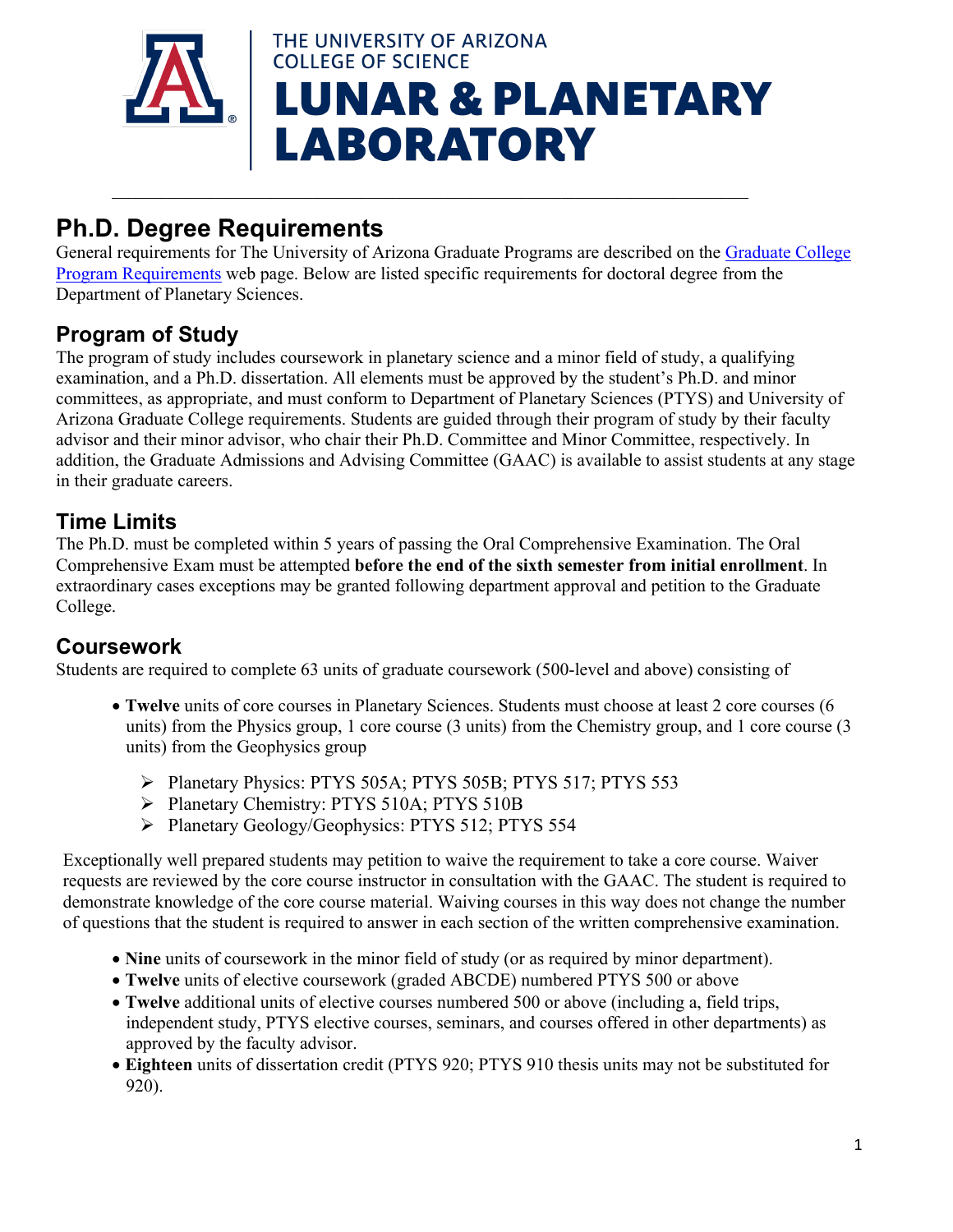At least one half the units used on the Doctoral Plan of Study must be in courses in which regular grades (ABC) have been earned.

With approval from the major advisor, the GAAC, and the Assistant Department Head, PTYS will accept up to 9 units of transfer credit. These transfer credits must have been earned while enrolled in a Master's or Ph.D. program in a relevant scientific discipline. The student petitions the GAAC, which serves as the minor committee, to apply those units to the PTYS minor requirement or to the twelve additional elective units. The GAAC will review proposed transfer courses to determine whether they may be applied. Documentation of the relevance and extent of the student's transfer work is required.

Students must maintain a GPA of 3.0 or better in the PTYS core courses to be considered in good academic standing. Failure to maintain this standing must be corrected in the following semester. Failure to restore good academic standing in the following semester results in dismissal from the Ph.D. program.

#### **Academic Standing and Academic Progress**

Ph.D. students are expected to satisfy [Graduate College rules on academic standing](http://catalog.arizona.edu/policy/graduate-academic-standing-progress-and-probation) and [academic progress](http://grad.arizona.edu/academics/policies/academic-policies/satisfactory-academic-progress) with respect to course work. In addition, good academic standing in the Department of Planetary Sciences doctoral program requires that the Dissertation Progress Report indicate satisfactory progress toward completing the dissertation. A student's failure to meet with their committee within the required time frame is equivalent to an unsatisfactory progress report. In the event that the Dissertation Committee determines that satisfactory progress is not being made, the student is deemed to be on *[academic probation](http://grad.arizona.edu/academics/policies/academic-policies/academic-probation)*. In this case, a second Dissertation Progress Report must be delivered within 6 months of the unsatisfactory report. If this second report is satisfactory, the student is once again considered to be making academic progress. However, if the Dissertation Committee reports unsatisfactory progress after this second Dissertation Progress Report, the student's participation in the doctoral program is terminated and the student reverts to non-degree status in the Graduate College. In this case, the student retains the option of applying to the department's M.S. program and completing a M.S. degree.

In the event of an unsatisfactory progress report, the Dissertation Committee chairman will deliver a letter to the student explaining the reason for the unsatisfactory report within 2 weeks of the Dissertation Progress meeting. The letter must also indicate how the student can return to satisfactory standing and the date by which these actions must occur. Copies of this letter must be filed with the Graduate College, the chairman of the GAAC, the department head and assistant department head. The student may appeal the Dissertation Committee's decision to the GAAC after receiving this letter, and the case will be reviewed by the GAAC.

# **Teaching Assistantships**

Students are required to serve as teaching assistants in a course offered by PTYS at a minimum one-quarter time level for a minimum of one semester. Students with teaching experience outside the PTYS department may petition the GAAC to waive this requirement.

# **Minor Requirements**

All PTYS Ph.D. students are required to complete a minor program of study. The minor course of study is chosen in consultation with the student's minor advisor. There are two options to fulfill the minor requirement: (1) students may minor in Planetary Sciences; or (2) students may minor in any physical science through another department or approved program at the University of Arizona. Students taking the Planetary Sciences minor must construct a sequence of courses, approved by the Minor Committee, which includes a combination of graduate courses in the physical sciences that support a coherent theme relevant to planetary science. Students electing an outside minor are responsible for determining and fulfilling the requirements for a minor in an outside department or approved program.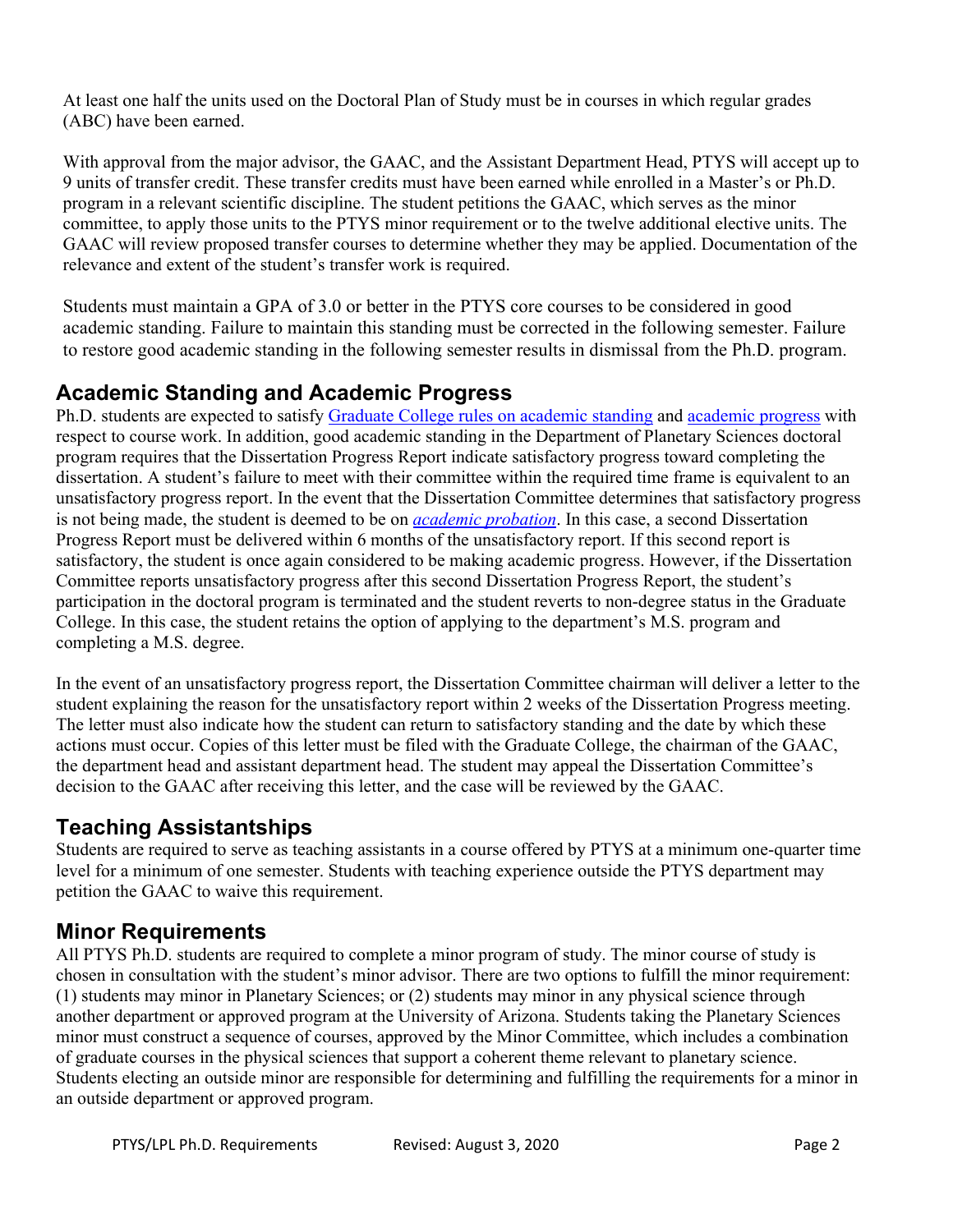A master's degree in a relevant scientific discipline from another university may satisfy the minor requirement. In this case the student petitions the GAAC, which serves as the minor committee. Documentation of the relevance and extent of the student's master's work is required.

- The University of Arizona Graduate College requirements for Minor Program of Study are available at<http://catalog.arizona.edu/policy/graduate-minors>
- All minors, regardless of department, consist of at least nine units of 500 or higher level courses.
- The minor course of study must be approved by the student's Minor Committee.
- The student may be required to take a Minor Exam, depending on area of study, requirements of departments outside PTYS, or the Minor Committee.
- The student must maintain a GPA of 3.0 or better in their minor coursework to be considered in good academic standing.

#### **Graduate Student Colloquia**

Students are required to present three Graduate Student Colloquia. The presentations are evaluated by the audience and the student will be informed of the results of those evaluations within one month of the presentation.

- The colloquia are given in the second, third, and fourth semesters of study.
- At least one colloquium must be a review of an article (not authored by the student) in a peerreviewed journal.
- At least one colloquium must be a summary of the student's research.

# **Comprehensive Examination for Advancement to Candidacy**

The UA Graduate College Policies and Procedures for the Comprehensive Examination for Advancement to Candidacy are here:

[http://grad.arizona.edu/academics/program-requirements/doctor-of-philosophy/comprehensive-examination.](http://grad.arizona.edu/academics/program-requirements/doctor-of-philosophy/comprehensive-examination)

Before admission to candidacy for the doctoral degree, the student must pass a written and an oral Comprehensive Examination. These examinations test the student's knowledge of the major and minor subjects of study, both in breadth across the general field of study and in depth within the area of specialization. The examination, therefore, should not take place until the student has completed all, or almost all, of their coursework. The Comprehensive Examination is considered a single examination, although it consists of written and oral parts.

**Written Examination.** A student will pass the written exam before sitting for the oral exam. The written exam will be offered at the end of each spring semester and possibly at other times at the discretion of the faculty.

The purpose of the written exam is to test a student's broad knowledge in planetary sciences. The structure of the exam will reflect the structure of the curriculum. The exam includes 3 sections consisting of questions in Planetary Physics, Chemistry, and Geology. Each section will have 2 questions from each of the core courses in that area; thus, there will be 8 Physics questions, 4 Chemistry questions, and 4 Geology/Geophysics questions a total of 16 questions.

Students must answer 4 of the Physics questions and 2 each of the Chemistry and Geology/Geophysics questions. The choice of questions to answer is up to the student. They might choose questions related to the core courses they have taken, but they are free to choose other questions if they wish. The written exam will last 6 hours and will consist of two 3 hour sessions separated by a 1 to 2 hour break.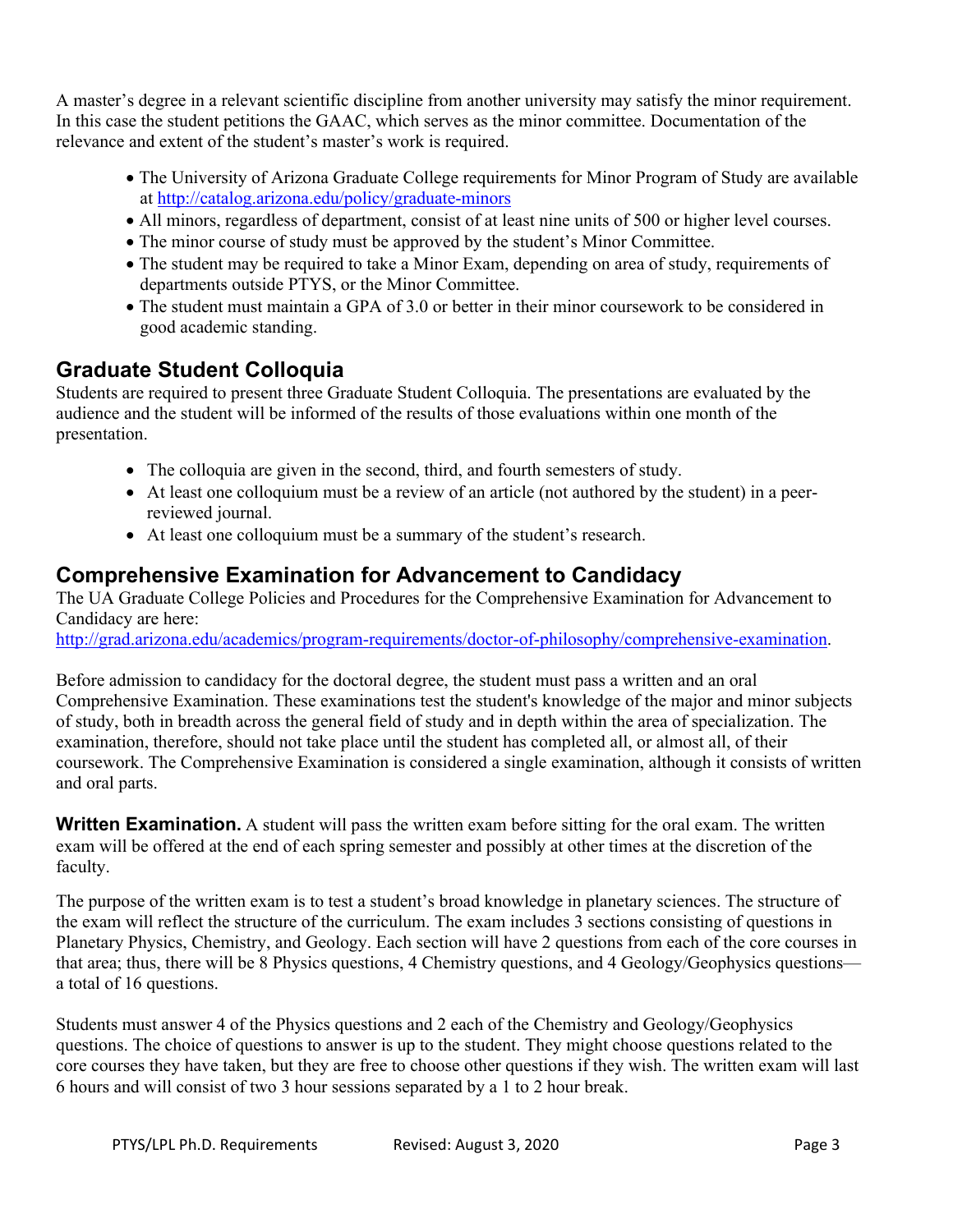The exam will be administered by a Preliminary Examination Committee who will also be responsible for grading the exam and determining the final result (pass/fail). Passing grade is 60% across all sections. If a student passes the exam, but scores <60% in any of the three subject areas, the student must take and pass graded course(s) in that subject area(s) within two years. Course(s) will be selected by the student in consultation with his/her faculty advisor and with approval of the Written Exam Committee. Candidates either pass the written exam, fail with the opportunity to retake the exam the next time it is offered, or fail without the opportunity to retake the exam. This will be decided by the Preliminary Examination Committee. No more than one retake of the written exam is permitted.

Students may elect to take the written exam at any time that it is offered. It is not necessary to wait until the end of the second year of graduate school.

The Department may offer the written exam more often than once a year, on an ad hoc basis, i.e., if there is a significant number of students that would benefit from an exam offered in the fall.

**Oral Examination.** Upon successful completion of the written portion of the examination, the Oral Comprehensive Examination is conducted before the examining committee of the faculty. The oral portion of the examination must cover both the major and the minor subjects. All committee members must participate throughout the entire exam. Should special circumstances require a committee member to attend remotely, prior permission from the Graduate College, the Director of the Graduate Program, and the committee chair is necessary. Graduate College requirements for the oral examination are here: <http://grad.arizona.edu/academics/program-requirements/doctor-of-philosophy/comprehensive-examination>

Remote participation of committee members should be avoided. It is best to avoid taking the oral exam during the summer. The departmental representative on the committee (the so-called "standing member") and the chair must be physically present at the exam. The candidate should notify the Graduate Admissions and Advising Committee (GAAC) as soon as possible if they anticipate difficulty in scheduling the exam. The GAAC will work with the student and committee chair to find suitable replacement committee members, if necessary.

The Oral Exam in Planetary Sciences will concentrate on the student's research accomplishments and potential. The Oral Examination will begin with a student presentation that will last a **maximum of 15 minutes.** The student will prepare two short proposals on research topics, as described in the document titled [Ph.D.](http://www.lpl.arizona.edu/sites/default/files/graduate/forms/PHDProcedures.pdf)  [Procedures.](http://www.lpl.arizona.edu/sites/default/files/graduate/forms/PHDProcedures.pdf)

The Oral Comprehensive Examination may not be less than two hours or longer than three hours.

Failing the examination requires a negative vote of two or more committee members. An abstention counts as a negative vote.

Candidates must attempt the Oral Comprehensive Examination **before the end of their sixth semester since initial enrollment.** The student must have completed all PTYS core courses and the minor requirements before taking the oral examination.

Candidates either pass the oral exam, fail with the opportunity to retake the exam not sooner than 6 weeks after the failed exam and not longer than 12 months afterward, or fail without the opportunity to retake the exam. In this last case the student is dismissed from the Ph.D. program. However, the student remains eligible for the M.S. degree program.